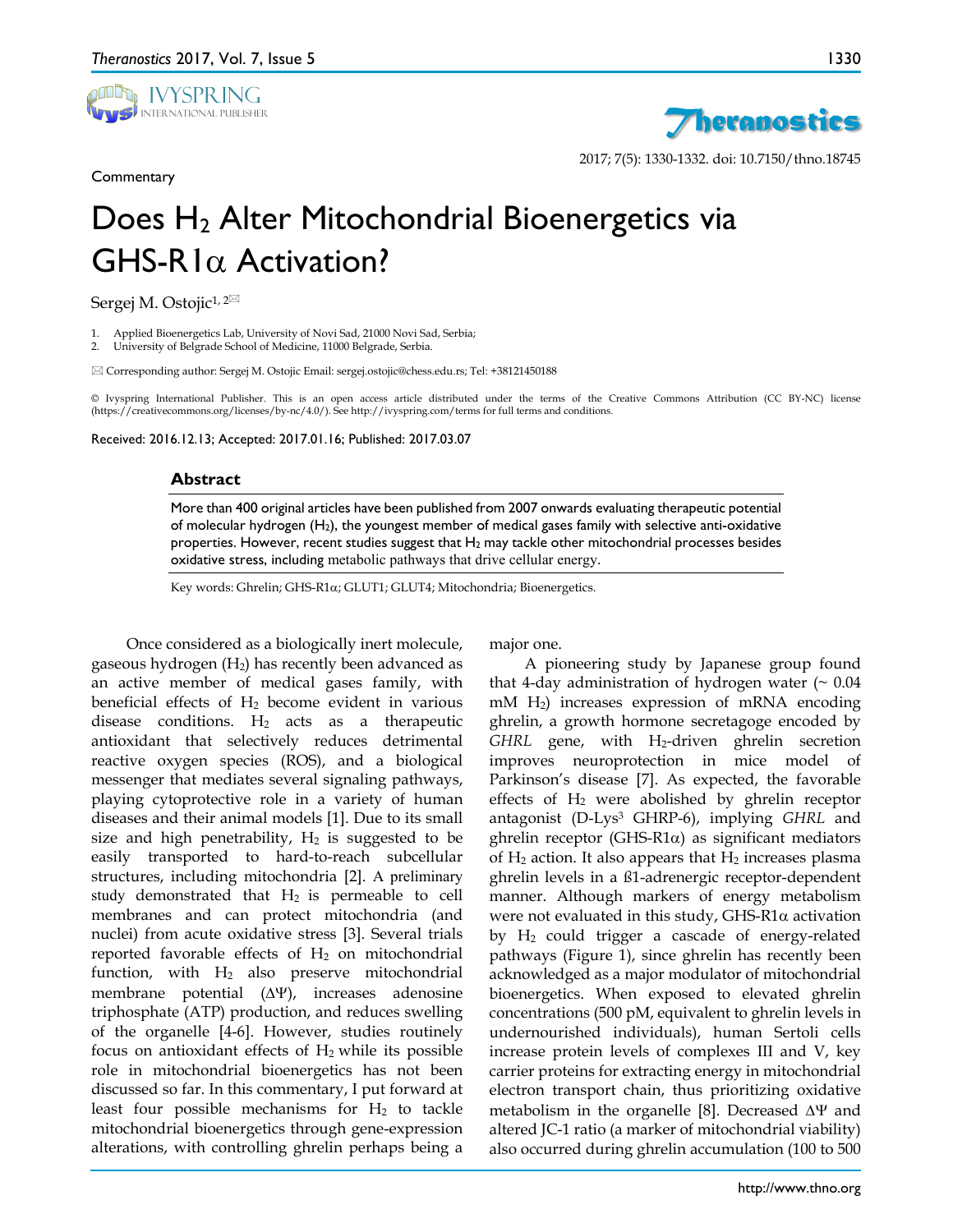pM), indicating organelle-specific ghrelin performance. Nevertheless, no change was observed after exposure to ghrelin in protein expression of trifunctional protein subunit beta (HADHB), a mitochondrial protein involved in the pathway of fatty acid beta-oxidation. If  $H_2$  does up-regulate GHS-R1α in energy-demanding tissues rich in mitochondria (including the brain, skeletal muscle, myocardium, testis or liver) and improve markers of mitochondrial bioenergetics, it may offer a possible explanation for multifaceted energy-boosting benefits seen in H2 interventional studies that are not attributable to its antioxidant effects. Although there are no dose-dependent studies for  $H_2$  and ghrelin response, it appears that gavage of hydrogen water induces significant ghrelin activation  $($   $\sim$  1.9-fold from baseline) [7], perhaps to the critical level needed to stimulate bioenergetics.

Ghrelin role as an energy modulator of  $H_2$ intervention could be additionally advocated by interacting with glucose transporters expression that increases glucose consumption, and perhaps modulates oxidative phosphorylation in mitochondria. Martins and co-workers [8] reported that 500 pM ghrelin increased glucose transporter 1 (GLUT1) protein expression for  $\sim$  1.20 fold, while no differences were detected in GLUT2 and GLUT3 protein levels at post-intervention. Other mitochondria-related metabolic alterations were also

reported, including decreased lactate and acetate production, increased protein expression of lactate dehydrogenase (LDH) and reduced LDH activity, and reduced alanine and pyruvate consumption, all caused by exposure to high levels of ghrelin. Above findings imply modulation of Krebs cycle dynamics by ghrelin. This is in accordance with previous studies reporting that ghrelin causes positive alterations on mitochondrial function and oxidative phosphorylation in the brain and skeletal muscle [9, 10], which could be fostered by H2.

Interestingly, GLUT receptors are recognized as targets for  $H_2$  also through non-ghrelin related mechanisms. Hydrogen treatment appears to stimulate GLUT4 translocation and glucose uptake into mitochondria-rich tissues in streptozotocininduced type 1 diabetic mice after chronic intraperitoneal and oral administration [11]. Authors suggested that  $H_2$  exerts metabolic effects similar to insulin through activation of AMP-activated protein kinase (AMPK) and phosphatidylinositol-3-OH kinase (PI3K). While  $H_2$  significantly increased expression of GLUT4, an insulin-regulated glucose transporter, no upregulation of GLUT2 has been found. GLUT4 up-regulation by  $H_2$  might also occur through activation of glycogen synthase kinase (GSK-3β) [12] and Ras-related C3 botulinum toxin substrate 1 (GTP Rac1) pathways [13]. Taken together, this perhaps translates into metabolically meaningful



**Figure 1.** Possible pathways for molecular hydrogen (H2)to modulate mitochondrial bioenergetics. *Abbreviations*: Δψ<sup>m</sup> – mitochondrial membrane potential, ADRB1 - beta-1 adrenergic receptor, AMPK - AMP-activated protein kinase, Cplx – mitochondrial redox carrier (complex), G – glucose, *GHRL* - ghrelin and obestatin prepropeptide gene (3p25.s), GHS-R1α – growth hormone secretagogue receptor, GLUT – glucose transporter, *GSK-3ß* – glycogen synthase kinase 3 beta gene (3q13.33), *GTP Rac1* - Ras-related C3 botulinum toxin substrate 1 gene (7p22.1), *FGF21 –* fibroblast growth factor 21 gene (19q13.33), OXPHOS – oxidative phosphorylation, PI3K - phosphatidylinositol-3-OH kinase, SIRT1 – sirtuin 1. Plus sign (+) indicates up-regulation of specific gene expression, or stimulation of the succeeding component or process. Question mark (?) denotes unknown mechanism of action.